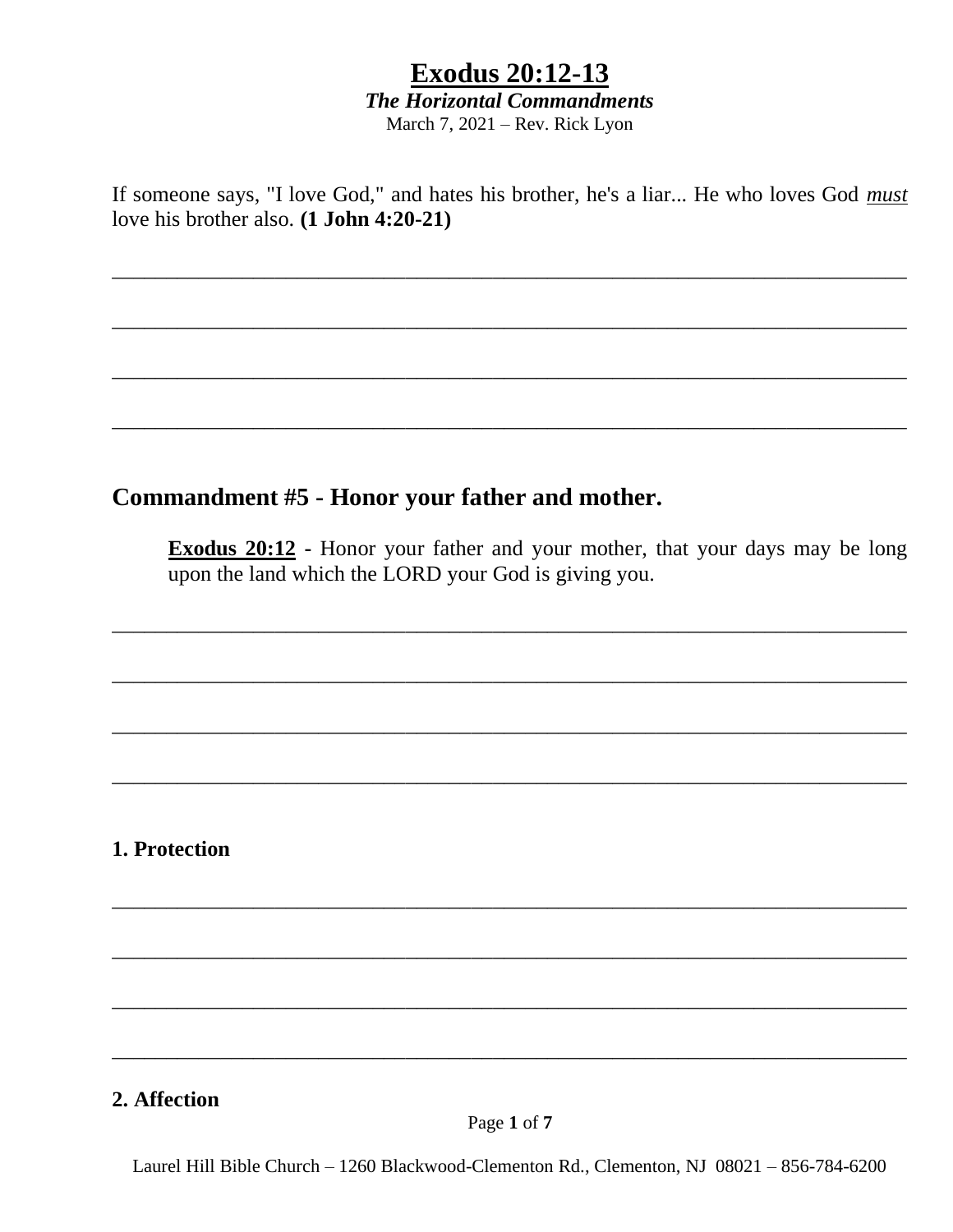### **Exodus 20:12-13** *The Horizontal Commandments* March 7, 2021 – Rev. Rick Lyon

\_\_\_\_\_\_\_\_\_\_\_\_\_\_\_\_\_\_\_\_\_\_\_\_\_\_\_\_\_\_\_\_\_\_\_\_\_\_\_\_\_\_\_\_\_\_\_\_\_\_\_\_\_\_\_\_\_\_\_\_\_\_\_\_\_\_\_\_\_\_\_\_\_

\_\_\_\_\_\_\_\_\_\_\_\_\_\_\_\_\_\_\_\_\_\_\_\_\_\_\_\_\_\_\_\_\_\_\_\_\_\_\_\_\_\_\_\_\_\_\_\_\_\_\_\_\_\_\_\_\_\_\_\_\_\_\_\_\_\_\_\_\_\_\_\_\_

\_\_\_\_\_\_\_\_\_\_\_\_\_\_\_\_\_\_\_\_\_\_\_\_\_\_\_\_\_\_\_\_\_\_\_\_\_\_\_\_\_\_\_\_\_\_\_\_\_\_\_\_\_\_\_\_\_\_\_\_\_\_\_\_\_\_\_\_\_\_\_\_\_

\_\_\_\_\_\_\_\_\_\_\_\_\_\_\_\_\_\_\_\_\_\_\_\_\_\_\_\_\_\_\_\_\_\_\_\_\_\_\_\_\_\_\_\_\_\_\_\_\_\_\_\_\_\_\_\_\_\_\_\_\_\_\_\_\_\_\_\_\_\_\_\_\_

\_\_\_\_\_\_\_\_\_\_\_\_\_\_\_\_\_\_\_\_\_\_\_\_\_\_\_\_\_\_\_\_\_\_\_\_\_\_\_\_\_\_\_\_\_\_\_\_\_\_\_\_\_\_\_\_\_\_\_\_\_\_\_\_\_\_\_\_\_\_\_\_\_

\_\_\_\_\_\_\_\_\_\_\_\_\_\_\_\_\_\_\_\_\_\_\_\_\_\_\_\_\_\_\_\_\_\_\_\_\_\_\_\_\_\_\_\_\_\_\_\_\_\_\_\_\_\_\_\_\_\_\_\_\_\_\_\_\_\_\_\_\_\_\_\_\_

\_\_\_\_\_\_\_\_\_\_\_\_\_\_\_\_\_\_\_\_\_\_\_\_\_\_\_\_\_\_\_\_\_\_\_\_\_\_\_\_\_\_\_\_\_\_\_\_\_\_\_\_\_\_\_\_\_\_\_\_\_\_\_\_\_\_\_\_\_\_\_\_\_

\_\_\_\_\_\_\_\_\_\_\_\_\_\_\_\_\_\_\_\_\_\_\_\_\_\_\_\_\_\_\_\_\_\_\_\_\_\_\_\_\_\_\_\_\_\_\_\_\_\_\_\_\_\_\_\_\_\_\_\_\_\_\_\_\_\_\_\_\_\_\_\_\_

#### **3. Direction**

**Proverbs 22:6 -** Train up a child in the way they should go.

#### **4. Correction**

**Hebrews 12:6 -** The Lord disciplines those He loves.

**Leviticus 20:9 -** Anyone who curses their father or mother must be put to death. Such a person is guilty of a capital offense.

**Deut. 21:18-21 - I**f someone has a stubborn and rebellious son who doesn't obey his father and mother and won't listen to them when they discipline him... All the men of the city shall stone him to death with stones. So you shall purge the evil from your midst.

**1 Samuel 19:5 -** "Why would you do wrong to an innocent man like David by killing him for no reason?"

#### Page **2** of **7**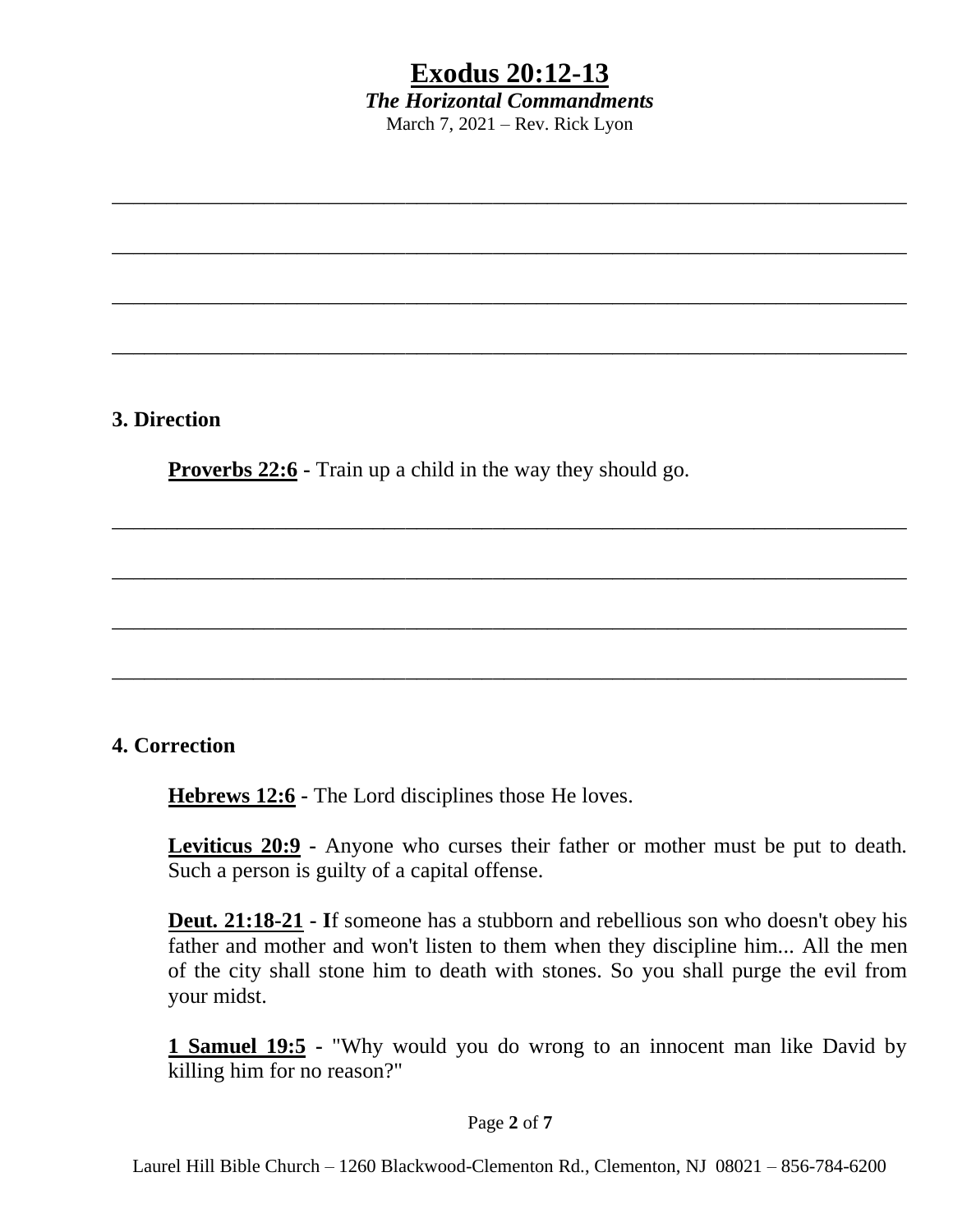# **Exodus 20:12-13** *The Horizontal Commandments*

March 7, 2021 – Rev. Rick Lyon

**1 Samuel 24:6 -** He said to his men, "The LORD forbid that I should do this thing to my lord, *the LORD's anointed*, to put out my hand against him, seeing he is *the LORD's anointed*."

**Luke 2:51 -** Then He returned to Nazareth with them and was subject to them.

**Col. 3:20 -** Children, obey your parents in all things, for this pleases the Lord.

**John 19:26-27 -** When Jesus saw His mother and the disciple whom He loved standing nearby, He said to His mother, "Woman, here is your son." Then He said to the disciple, "Here is your mother." So from that hour, this disciple took her into his home.

**v. 12 -** Honor your father and your mother, that your days may be long upon the land which the LORD your God is giving you.

**Ephesians 6:1-3 -** Children, obey your parents in the Lord, for this is right. "Honor your father and mother" (which is the first commandment with a promise), "that it may go well with you and that you may live long on the earth."

\_\_\_\_\_\_\_\_\_\_\_\_\_\_\_\_\_\_\_\_\_\_\_\_\_\_\_\_\_\_\_\_\_\_\_\_\_\_\_\_\_\_\_\_\_\_\_\_\_\_\_\_\_\_\_\_\_\_\_\_\_\_\_\_\_\_\_\_\_\_\_\_\_

\_\_\_\_\_\_\_\_\_\_\_\_\_\_\_\_\_\_\_\_\_\_\_\_\_\_\_\_\_\_\_\_\_\_\_\_\_\_\_\_\_\_\_\_\_\_\_\_\_\_\_\_\_\_\_\_\_\_\_\_\_\_\_\_\_\_\_\_\_\_\_\_\_

\_\_\_\_\_\_\_\_\_\_\_\_\_\_\_\_\_\_\_\_\_\_\_\_\_\_\_\_\_\_\_\_\_\_\_\_\_\_\_\_\_\_\_\_\_\_\_\_\_\_\_\_\_\_\_\_\_\_\_\_\_\_\_\_\_\_\_\_\_\_\_\_\_

\_\_\_\_\_\_\_\_\_\_\_\_\_\_\_\_\_\_\_\_\_\_\_\_\_\_\_\_\_\_\_\_\_\_\_\_\_\_\_\_\_\_\_\_\_\_\_\_\_\_\_\_\_\_\_\_\_\_\_\_\_\_\_\_\_\_\_\_\_\_\_\_\_

### **Commandment #6 - Don't murder**

**v. 13 -** You shall not murder.

### **#1 - Self defense**

**Exodus 22:2 -** If a thief is found breaking in and is struck so that he dies, the defender is not guilty of bloodshed.

Page **3** of **7**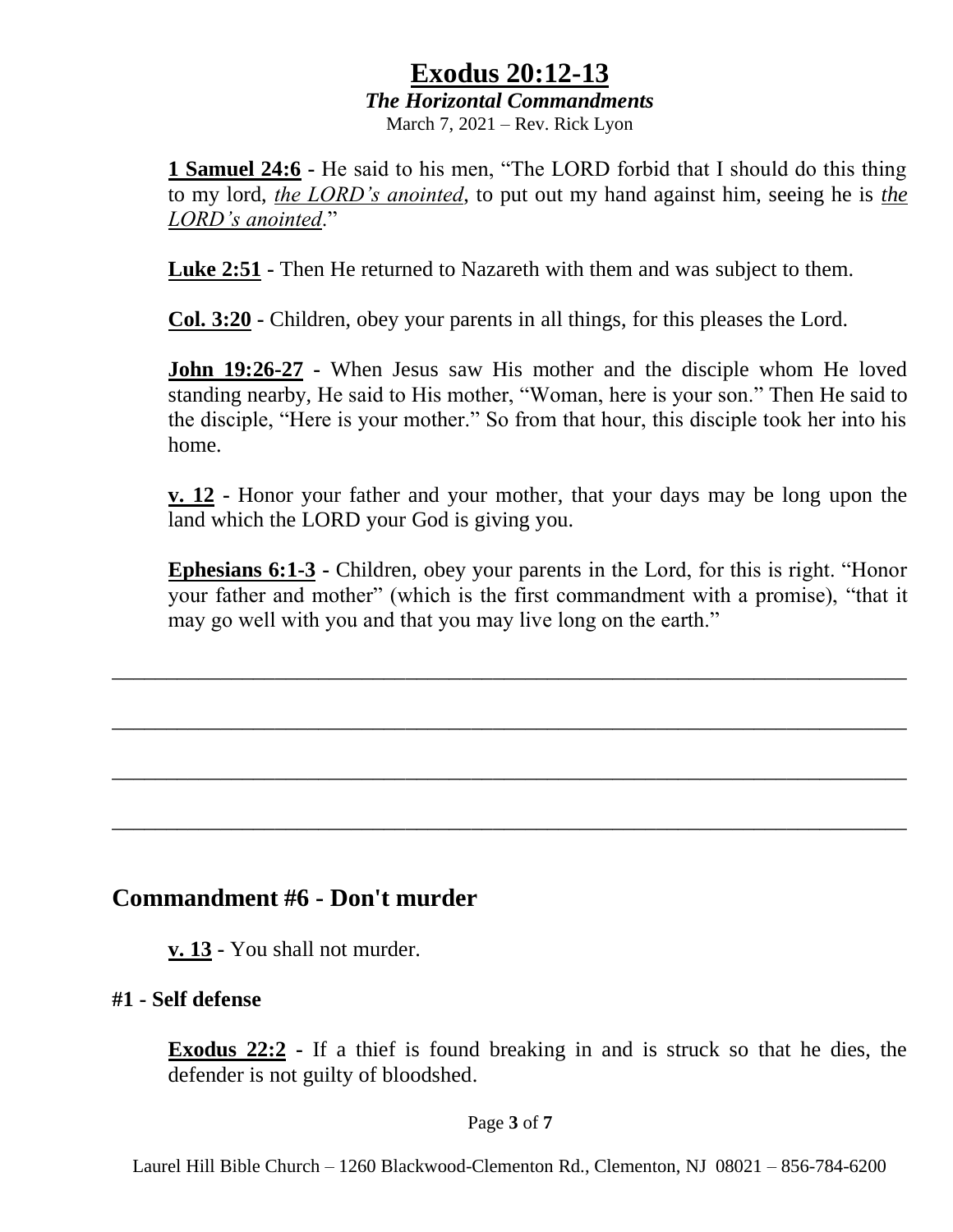## **Exodus 20:12-13**

## *The Horizontal Commandments*

March 7, 2021 – Rev. Rick Lyon

\_\_\_\_\_\_\_\_\_\_\_\_\_\_\_\_\_\_\_\_\_\_\_\_\_\_\_\_\_\_\_\_\_\_\_\_\_\_\_\_\_\_\_\_\_\_\_\_\_\_\_\_\_\_\_\_\_\_\_\_\_\_\_\_\_\_\_\_\_\_\_\_\_

\_\_\_\_\_\_\_\_\_\_\_\_\_\_\_\_\_\_\_\_\_\_\_\_\_\_\_\_\_\_\_\_\_\_\_\_\_\_\_\_\_\_\_\_\_\_\_\_\_\_\_\_\_\_\_\_\_\_\_\_\_\_\_\_\_\_\_\_\_\_\_\_\_

\_\_\_\_\_\_\_\_\_\_\_\_\_\_\_\_\_\_\_\_\_\_\_\_\_\_\_\_\_\_\_\_\_\_\_\_\_\_\_\_\_\_\_\_\_\_\_\_\_\_\_\_\_\_\_\_\_\_\_\_\_\_\_\_\_\_\_\_\_\_\_\_\_

\_\_\_\_\_\_\_\_\_\_\_\_\_\_\_\_\_\_\_\_\_\_\_\_\_\_\_\_\_\_\_\_\_\_\_\_\_\_\_\_\_\_\_\_\_\_\_\_\_\_\_\_\_\_\_\_\_\_\_\_\_\_\_\_\_\_\_\_\_\_\_\_\_

### **#2 - It's lawful to kill in a just war.**

### **#3 - It's lawful for the government to impose the death penalty is extreme cases.**

**Exodus 21:12 -** Whoever assaults and kills another person must be put to death.

**Rom. 13:4 -** The authorities are God's servants... an avenger who carries out God's wrath on the wrongdoer.

**Genesis 9:6 -** Whoever sheds the blood of man, by man his blood shall be shed, because God made man in His own image."

### **Luke 10:30 - "A man was going down from Jerusalem to Jericho, when he was attacked by robbers. They stripped him of his clothes, beat him and went away, leaving him half dead."**

**Luke 10:31-32 -** "A priest happened to be going down the same road, and when he saw the man, he passed by on the other side. So too, a Levite, when he came to the place and saw him, passed by on the other side."

**1 John 3:15 -** Anyone who *hates* his brother is a murderer.

**Mt. 5:21-22 -** "You've heard that it was said, 'You shall not *murder*, and anyone who murders will be subject to judgment.' But I tell you that anyone who is *angry* with a brother or sister will be subject to judgment. And whoever says to his brother, 'Raca!' shall be in danger of the council. But whoever says, 'You fool!' shall be in danger of the fire of hell."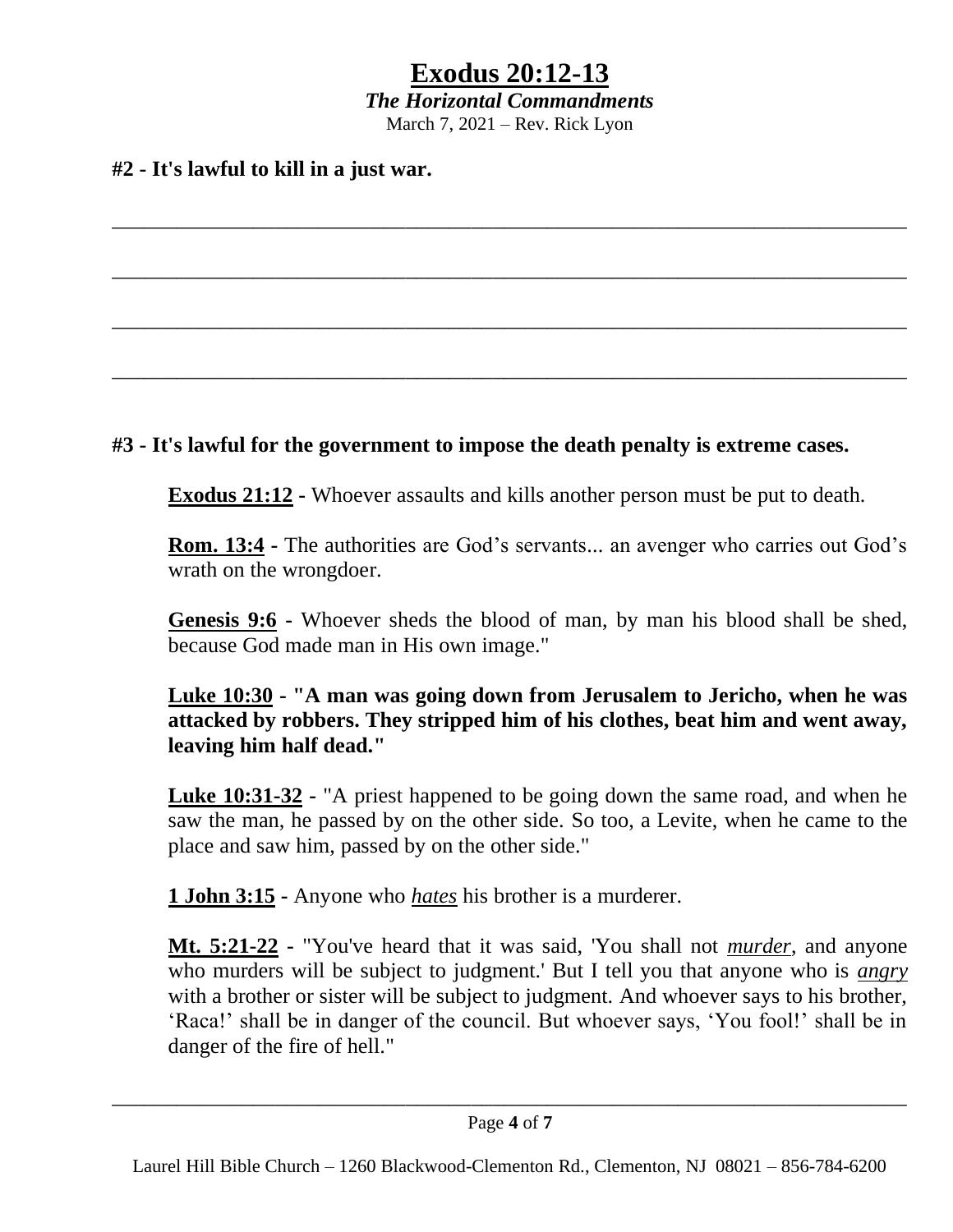### **Exodus 20:12-13** *The Horizontal Commandments* March 7, 2021 – Rev. Rick Lyon

\_\_\_\_\_\_\_\_\_\_\_\_\_\_\_\_\_\_\_\_\_\_\_\_\_\_\_\_\_\_\_\_\_\_\_\_\_\_\_\_\_\_\_\_\_\_\_\_\_\_\_\_\_\_\_\_\_\_\_\_\_\_\_\_\_\_\_\_\_\_\_\_\_

\_\_\_\_\_\_\_\_\_\_\_\_\_\_\_\_\_\_\_\_\_\_\_\_\_\_\_\_\_\_\_\_\_\_\_\_\_\_\_\_\_\_\_\_\_\_\_\_\_\_\_\_\_\_\_\_\_\_\_\_\_\_\_\_\_\_\_\_\_\_\_\_\_

\_\_\_\_\_\_\_\_\_\_\_\_\_\_\_\_\_\_\_\_\_\_\_\_\_\_\_\_\_\_\_\_\_\_\_\_\_\_\_\_\_\_\_\_\_\_\_\_\_\_\_\_\_\_\_\_\_\_\_\_\_\_\_\_\_\_\_\_\_\_\_\_\_

Page **5** of **7**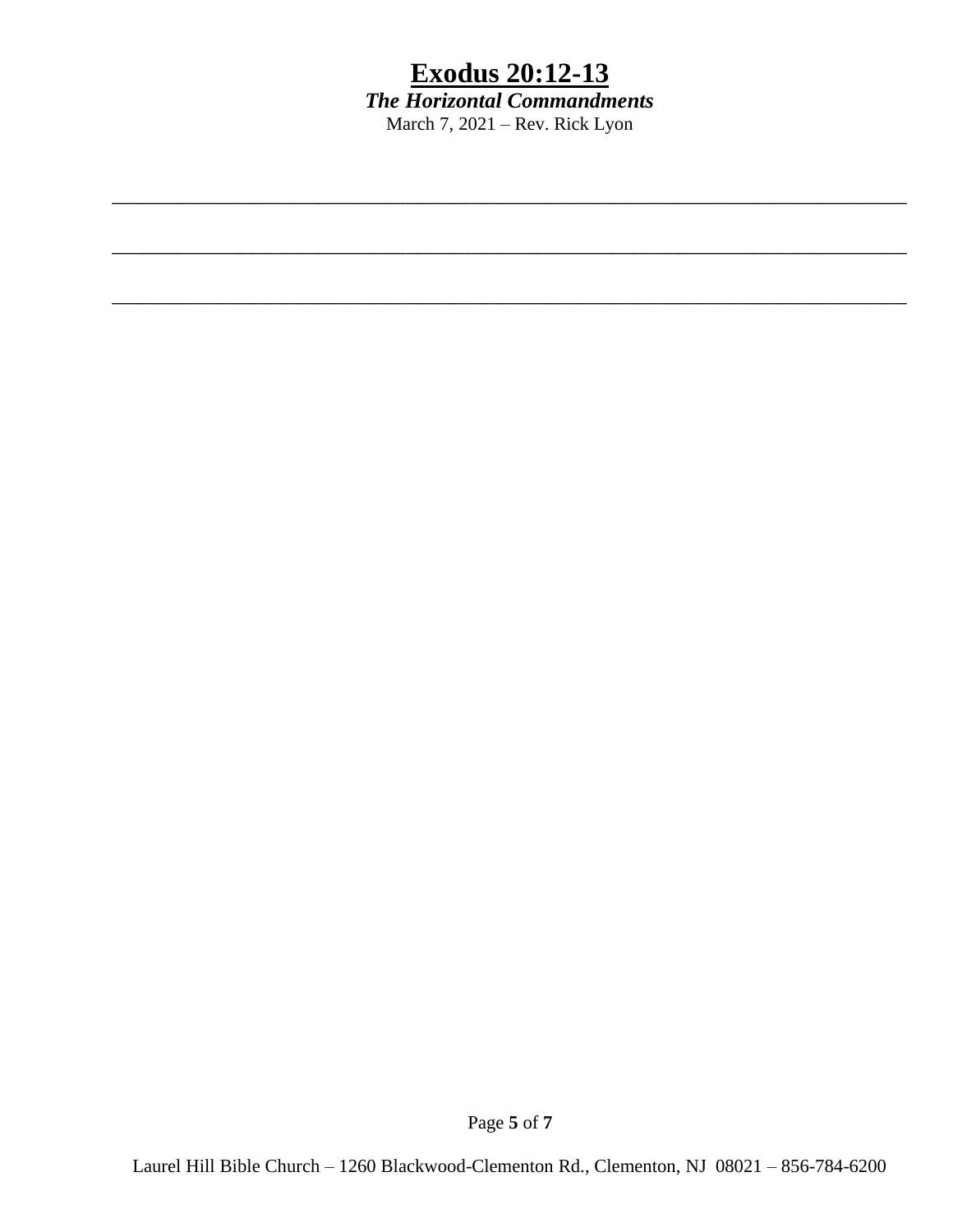## **Exodus 20:12-13**

*The Horizontal Commandments*

March 7, 2021 – Rev. Rick Lyon

**1 Jn. 4:20-21 - If someone says, "I love God," and hates his brother, he's a liar... He who loves God** *must* **love his brother also.** 

Alan Carr: *It's fitting that this Commandment should fall here. It divides the commandments related to God from those related to our fellow man. You see, when we're out of step in the home, we'll be out of step with God and with our fellow man. It's in the parental relationship that we first learn how to submit to the Lord and then how we are to serve our fellow man.*

### **Commandment #5 - Honor your father and mother.**

4 things parents can give their children to help them obey this commandment.

- **1. \_\_\_\_\_\_\_\_\_\_ 2. \_\_\_\_\_\_\_\_\_\_**
- **3. \_\_\_\_\_\_\_\_\_\_**
- **4. \_\_\_\_\_\_\_\_\_\_**

Jesus' example of honoring parents.

**Luke 2:51 - Then He returned to Nazareth with them and was subject to them.**

**John 19:26-27 - When Jesus saw His mother and the disciple whom He loved standing nearby, He said to His mother, "Woman, here is your son." Then He said to the disciple, "Here is your mother." So from that hour, this disciple took her into his home.**

When Jesus was young He obeyed His parents. When Jesus was older He cared for His parents.

### **Commandment #6 - Don't murder**

The word used here is *ratzach*, the Hebrew word for *unlawful* killing.

Page **6** of **7**